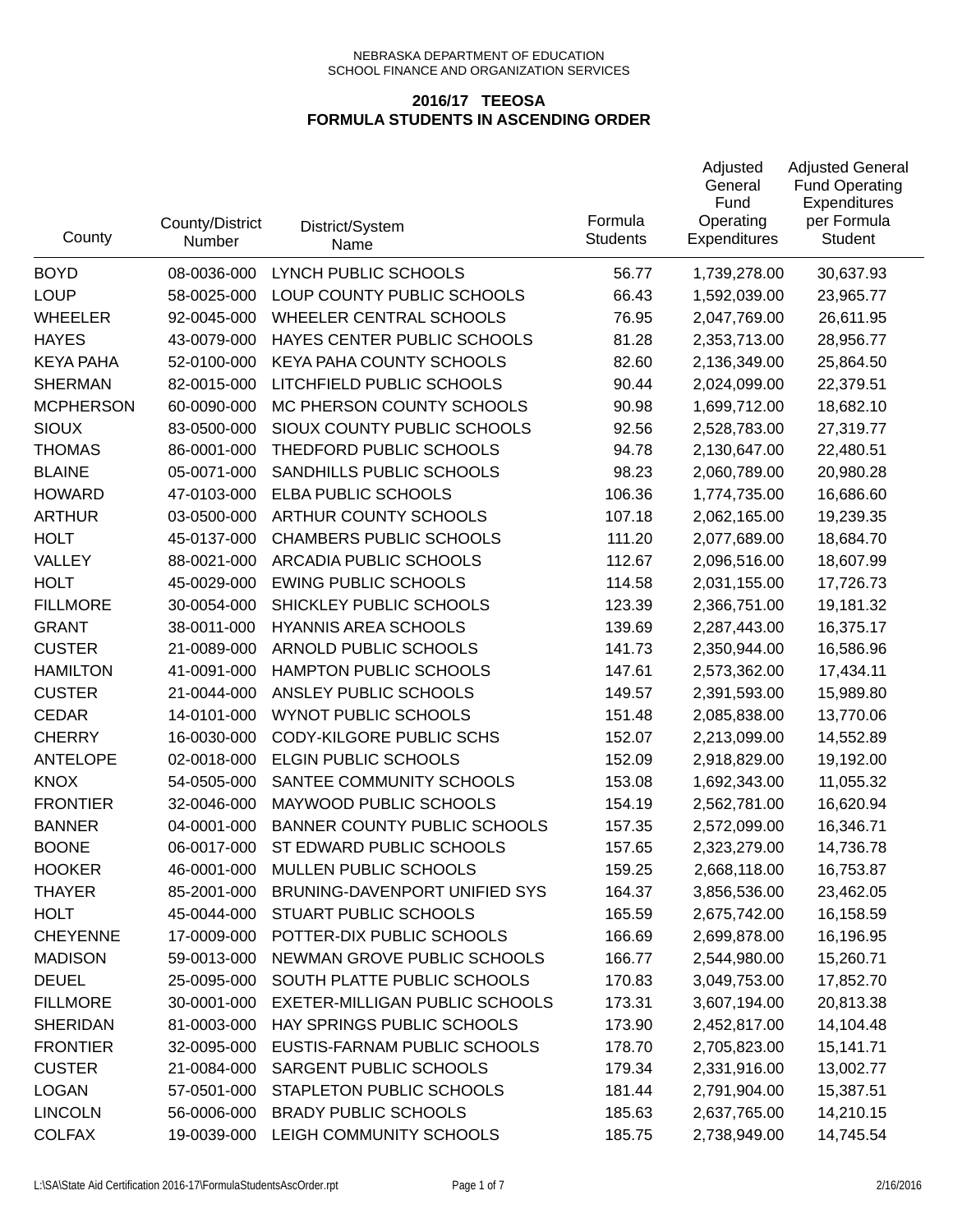| County              | County/District<br>Number | District/System<br>Name              | Formula<br><b>Students</b> | Adjusted<br>General<br>Fund<br>Operating<br>Expenditures | <b>Adjusted General</b><br><b>Fund Operating</b><br>Expenditures<br>per Formula<br><b>Student</b> |
|---------------------|---------------------------|--------------------------------------|----------------------------|----------------------------------------------------------|---------------------------------------------------------------------------------------------------|
| <b>SCOTTS BLUFF</b> | 79-0002-000               | MINATARE PUBLIC SCHOOLS              | 186.85                     | 2,416,008.00                                             | 12,930.39                                                                                         |
| <b>SALINE</b>       | 76-0044-000               | DORCHESTER PUBLIC SCHOOL             | 190.11                     | 2,423,253.00                                             | 12,746.71                                                                                         |
| <b>COLFAX</b>       | 19-0058-000               | <b>CLARKSON PUBLIC SCHOOLS</b>       | 192.41                     | 3,016,978.00                                             | 15,679.59                                                                                         |
| <b>HAMILTON</b>     | 41-0002-000               | <b>GILTNER PUBLIC SCHOOLS</b>        | 193.32                     | 2,560,167.00                                             | 13,242.92                                                                                         |
| <b>KNOX</b>         | 54-0501-000               | NIOBRARA PUBLIC SCHOOLS              | 196.82                     | 2,849,276.00                                             | 14,476.64                                                                                         |
| <b>PHELPS</b>       | 69-0055-000               | LOOMIS PUBLIC SCHOOLS                | 196.84                     | 3,362,173.00                                             | 17,081.08                                                                                         |
| <b>KEITH</b>        | 51-0006-000               | PAXTON CONSOLIDATED SCHOOLS          | 197.82                     | 3,055,353.00                                             | 15,445.35                                                                                         |
| <b>PAWNEE</b>       | 67-0069-000               | LEWISTON CONSOLIDATED SCHOOLS        | 197.96                     | 2,515,912.00                                             | 12,709.46                                                                                         |
| <b>KEARNEY</b>      | 50-0001-000               | WILCOX-HILDRETH PUBLIC SCHOOLS       | 198.03                     | 3,390,587.00                                             | 17,121.44                                                                                         |
| <b>DODGE</b>        | 27-0062-000               | SCRIBNER-SNYDER COMMUNITY SCHS       | 198.48                     | 3,131,154.00                                             | 15,775.89                                                                                         |
| <b>JOHNSON</b>      | 49-0033-000               | STERLING PUBLIC SCHOOLS              | 200.89                     | 2,581,257.00                                             | 12,849.41                                                                                         |
| <b>DIXON</b>        | 26-0070-000               | ALLEN CONSOLIDATED SCHOOLS           | 200.90                     | 2,554,039.00                                             | 12,713.12                                                                                         |
| <b>CUSTER</b>       | 21-0180-000               | CALLAWAY PUBLIC SCHOOLS              | 201.76                     | 2,609,307.00                                             | 12,932.85                                                                                         |
| <b>FRONTIER</b>     | 32-0125-000               | MEDICINE VALLEY PUBLIC SCHOOLS       | 202.16                     | 3,018,928.00                                             | 14,933.33                                                                                         |
| <b>WAYNE</b>        | 90-0595-000               | WINSIDE PUBLIC SCHOOLS               | 202.64                     | 3,012,038.00                                             | 14,864.06                                                                                         |
| <b>LINCOLN</b>      | 56-0565-000               | <b>WALLACE PUBLIC SCH DIST 65 R</b>  | 203.39                     | 2,877,816.00                                             | 14,149.25                                                                                         |
| <b>CHEYENNE</b>     | 17-0003-000               | LEYTON PUBLIC SCHOOLS                | 205.12                     | 3,325,649.00                                             | 16,213.49                                                                                         |
| <b>DAWSON</b>       | 24-0101-000               | SUMNER-EDDYVILLE-MILLER SCHS         | 205.71                     | 2,622,768.00                                             | 12,749.54                                                                                         |
| <b>WEBSTER</b>      | 91-0002-000               | RED CLOUD COMMUNITY SCHOOLS          | 209.21                     | 3,230,486.00                                             | 15,441.12                                                                                         |
| <b>ROCK</b>         | 75-0100-000               | ROCK COUNTY PUBLIC SCHOOLS           | 209.24                     | 2,445,602.00                                             | 11,688.10                                                                                         |
| <b>DAWES</b>        | 23-0071-000               | <b>CRAWFORD PUBLIC SCHOOLS</b>       | 210.64                     | 2,538,819.00                                             | 12,052.61                                                                                         |
| <b>GOSPER</b>       | 37-0030-000               | ELWOOD PUBLIC SCHOOLS                | 212.43                     | 3,086,239.00                                             | 14,528.21                                                                                         |
| <b>PIERCE</b>       | 70-0542-000               | OSMOND COMMUNITY SCHOOLS             | 212.60                     | 2,762,255.00                                             | 12,992.89                                                                                         |
| <b>BOONE</b>        | 06-0075-000               | RIVERSIDE PUBLIC SCHOOLS             | 212.74                     | 4,368,084.00                                             | 20,532.89                                                                                         |
| <b>CHASE</b>        | 15-0536-000               | WAUNETA-PALISADE PUBLIC SCHS         | 215.63                     | 2,846,866.00                                             | 13,202.35                                                                                         |
| <b>ADAMS</b>        | 01-0123-000               | SILVER LAKE PUBLIC SCHOOLS           | 219.33                     | 3,853,084.00                                             | 17,567.61                                                                                         |
| <b>JEFFERSON</b>    | 48-0303-000               | <b>MERIDIAN PUBLIC SCHOOLS</b>       | 222.17                     | 3,007,000.00                                             | 13,534.71                                                                                         |
| <b>COLFAX</b>       | 19-0070-000               | HOWELLS-DODGE CONSOLIDATED SCH       | 224.31                     | 3,498,325.00                                             | 15,596.04                                                                                         |
| <b>THAYER</b>       | 85-0060-000               | DESHLER PUBLIC SCHOOLS               | 225.31                     | 3,334,619.00                                             | 14,799.98                                                                                         |
| <b>POLK</b>         | 72-0075-000               | <b>HIGH PLAINS COMMUNITY SCHOOLS</b> | 226.99                     | 3,922,492.00                                             | 17,280.66                                                                                         |
| <b>KNOX</b>         | 54-0576-000               | <b>WAUSA PUBLIC SCHOOLS</b>          | 229.71                     | 2,376,142.00                                             | 10,344.25                                                                                         |
| <b>CEDAR</b>        | 14-0045-000               | RANDOLPH PUBLIC SCHOOLS              | 234.36                     | 3,257,504.00                                             | 13,899.80                                                                                         |
| <b>BURT</b>         | 11-0020-000               | LYONS-DECATUR NORTHEAST SCHS         | 236.56                     | 3,599,363.00                                             | 15,215.70                                                                                         |
| <b>SAUNDERS</b>     | 78-0072-000               | <b>MEAD PUBLIC SCHOOLS</b>           | 237.95                     | 3,402,048.00                                             | 14,297.41                                                                                         |
| <b>POLK</b>         | 72-0019-000               | OSCEOLA PUBLIC SCHOOLS               | 238.77                     | 3,343,107.00                                             | 14,001.62                                                                                         |
| <b>SALINE</b>       | 76-0068-000               | FRIEND PUBLIC SCHOOLS                | 239.07                     | 3,625,254.00                                             | 15,164.13                                                                                         |
| <b>BUFFALO</b>      | 10-0105-000               | PLEASANTON PUBLIC SCHOOLS            | 241.53                     | 2,659,061.00                                             | 11,009.40                                                                                         |
| <b>KNOX</b>         | 54-0586-000               | BLOOMFIELD COMMUNITY SCHOOLS         | 245.85                     | 3,009,935.00                                             | 12,242.79                                                                                         |
| <b>CUMING</b>       | 20-0020-000               | BANCROFT-ROSALIE COMM SCHOOLS        | 246.84                     | 2,891,705.00                                             | 11,714.91                                                                                         |
| <b>LINCOLN</b>      | 56-0007-000               | <b>MAXWELL PUBLIC SCHOOLS</b>        | 247.10                     | 3,082,953.00                                             | 12,476.69                                                                                         |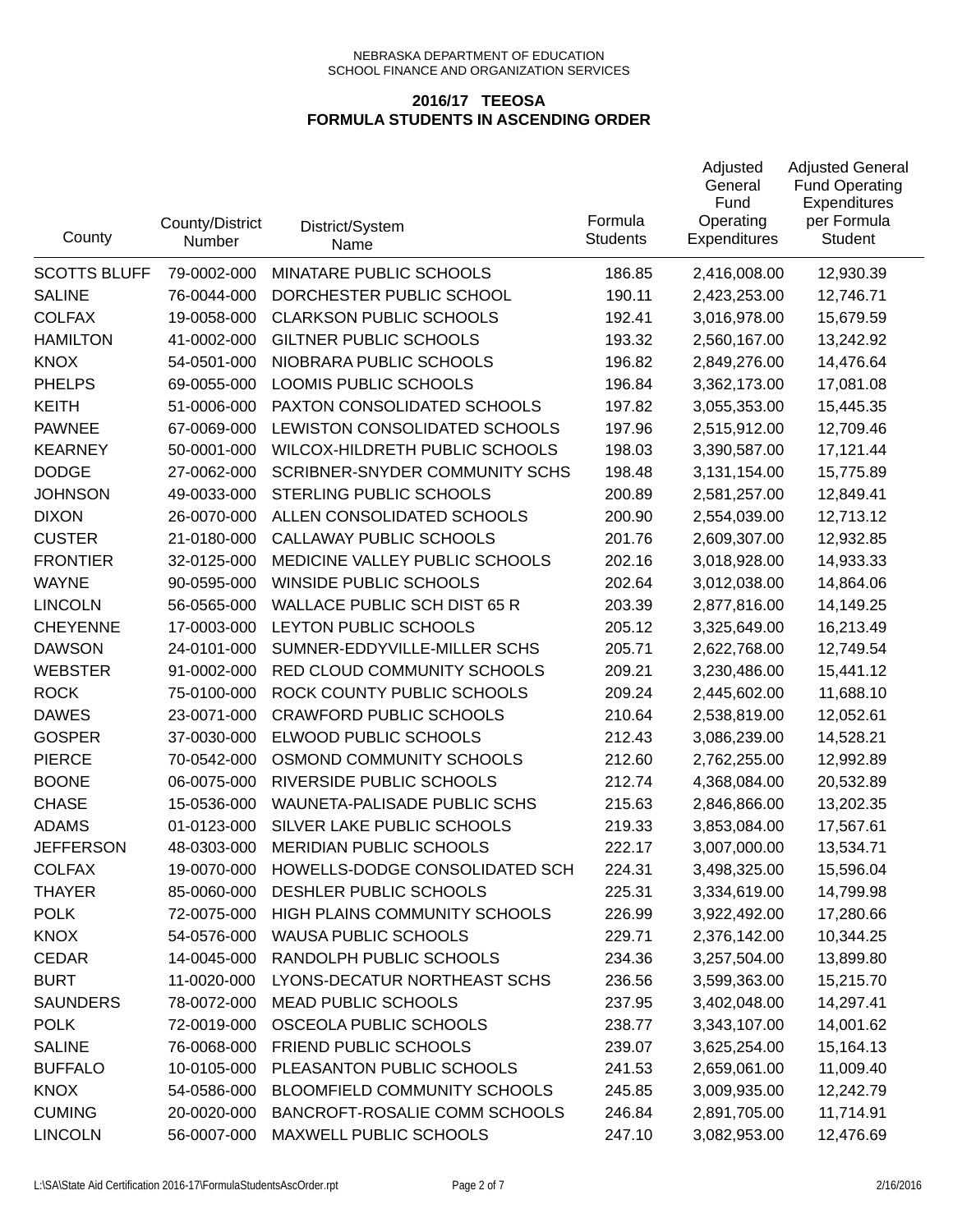| County              | County/District<br>Number | District/System<br>Name               | Formula<br><b>Students</b> | Adjusted<br>General<br>Fund<br>Operating<br>Expenditures | <b>Adjusted General</b><br><b>Fund Operating</b><br>Expenditures<br>per Formula<br><b>Student</b> |
|---------------------|---------------------------|---------------------------------------|----------------------------|----------------------------------------------------------|---------------------------------------------------------------------------------------------------|
| <b>DEUEL</b>        | 25-0025-000               | <b>CREEK VALLEY SCHOOLS</b>           | 250.30                     | 3,988,507.00                                             | 15,934.61                                                                                         |
| <b>KEARNEY</b>      | 50-0501-000               | AXTELL COMMUNITY SCHOOLS              | 251.29                     | 3,303,303.00                                             | 13,145.20                                                                                         |
| <b>GAGE</b>         | 34-0100-000               | DILLER-ODELL PUBLIC SCHOOLS           | 254.03                     | 3,573,310.00                                             | 14,066.42                                                                                         |
| <b>BOYD</b>         | 08-0050-000               | WEST BOYD SCHOOL DISTRICT             | 255.23                     | 3,058,308.00                                             | 11,982.55                                                                                         |
| <b>CUSTER</b>       | 21-0015-000               | ANSELMO-MERNA PUBLIC SCHOOLS          | 255.32                     | 3,320,862.00                                             | 13,006.42                                                                                         |
| <b>GARDEN</b>       | 35-0001-000               | <b>GARDEN COUNTY SCHOOLS</b>          | 256.19                     | 3,204,536.00                                             | 12,508.28                                                                                         |
| <b>PLATTE</b>       | 71-0067-000               | HUMPHREY PUBLIC SCHOOLS               | 258.39                     | 3,008,160.00                                             | 11,641.98                                                                                         |
| <b>CLAY</b>         | 18-0011-000               | HARVARD PUBLIC SCHOOLS                | 264.78                     | 3,538,094.00                                             | 13,362.34                                                                                         |
| <b>MERRICK</b>      | 61-0049-000               | PALMER PUBLIC SCHOOLS                 | 265.14                     | 2,778,383.00                                             | 10,478.95                                                                                         |
| <b>DIXON</b>        | 26-0561-000               | EMERSON-HUBBARD PUBLIC SCHOOLS        | 268.50                     | 3,789,366.00                                             | 14,112.88                                                                                         |
| <b>PAWNEE</b>       | 67-0001-000               | PAWNEE CITY PUBLIC SCHOOLS            | 273.63                     | 3,528,608.00                                             | 12,895.76                                                                                         |
| <b>FRANKLIN</b>     | 31-0506-000               | <b>FRANKLIN PUBLIC SCHOOLS</b>        | 276.26                     | 4,001,359.00                                             | 14,484.12                                                                                         |
| <b>YORK</b>         | 93-0083-000               | MC COOL JUNCTION PUBLIC SCHS          | 276.58                     | 3,122,426.00                                             | 11,289.42                                                                                         |
| <b>HITCHCOCK</b>    | 44-0070-000               | HITCHCOCK CO SCH SYSTEM               | 277.97                     | 3,064,011.00                                             | 11,022.62                                                                                         |
| <b>BUTLER</b>       | 12-0502-000               | EAST BUTLER PUBLIC SCHOOLS            | 278.68                     | 4,994,131.00                                             | 17,920.48                                                                                         |
| <b>BUFFALO</b>      | 10-0019-000               | SHELTON PUBLIC SCHOOLS                | 278.86                     | 3,805,216.00                                             | 13,645.44                                                                                         |
| <b>PHELPS</b>       | 69-0054-000               | BERTRAND PUBLIC SCHOOLS               | 279.97                     | 3,163,565.00                                             | 11,299.64                                                                                         |
| <b>ADAMS</b>        | 01-0003-000               | <b>KENESAW PUBLIC SCHOOLS</b>         | 280.23                     | 2,933,962.00                                             | 10,469.66                                                                                         |
| <b>KNOX</b>         | 54-0013-000               | <b>CREIGHTON COMMUNITY PUBLIC SCH</b> | 281.29                     | 4,031,535.00                                             | 14,332.17                                                                                         |
| <b>GREELEY</b>      | 39-0060-000               | CENTRAL VALLEY PUBLIC SCHOOLS         | 285.19                     | 5,296,770.00                                             | 18,572.89                                                                                         |
| <b>RED WILLOW</b>   | 73-0179-000               | SOUTHWEST PUBLIC SCHOOLS              | 287.87                     | 4,316,910.00                                             | 14,996.26                                                                                         |
| <b>HARLAN</b>       | 42-0002-000               | ALMA PUBLIC SCHOOLS                   | 288.50                     | 3,634,981.00                                             | 12,599.50                                                                                         |
| CASS                | 13-0022-000               | WEEPING WATER PUBLIC SCHOOLS          | 289.63                     | 4,144,611.00                                             | 14,310.17                                                                                         |
| <b>NEMAHA</b>       | 64-0023-000               | JOHNSON-BROCK PUBLIC SCHOOLS          | 297.10                     | 3,200,972.00                                             | 10,774.21                                                                                         |
| <b>SHERMAN</b>      | 82-0001-000               | LOUP CITY PUBLIC SCHOOLS              | 297.41                     | 3,822,277.00                                             | 12,852.00                                                                                         |
| <b>DAWSON</b>       | 24-0004-000               | <b>OVERTON PUBLIC SCHOOLS</b>         | 298.02                     | 3,210,861.00                                             | 10,773.89                                                                                         |
| <b>SAUNDERS</b>     | 78-0107-000               | CEDAR BLUFFS PUBLIC SCHOOLS           | 298.16                     | 3,305,518.00                                             | 11,086.37                                                                                         |
| <b>WEBSTER</b>      | 91-0074-000               | BLUE HILL PUBLIC SCHOOLS              | 302.51                     | 3,803,586.00                                             | 12,573.25                                                                                         |
| <b>PIERCE</b>       | 70-0005-000               | PLAINVIEW PUBLIC SCHOOLS              | 306.45                     | 4,293,243.00                                             | 14,009.75                                                                                         |
| <b>FURNAS</b>       | 33-0018-000               | ARAPAHOE PUBLIC SCHOOLS               | 306.73                     | 3,217,638.00                                             | 10,490.20                                                                                         |
| <b>YORK</b>         | 93-0096-000               | <b>HEARTLAND COMMUNITY SCHOOLS</b>    | 313.33                     | 4,423,748.00                                             | 14,118.36                                                                                         |
| <b>NANCE</b>        | 63-0001-000               | FULLERTON PUBLIC SCHOOLS              | 314.13                     | 3,663,831.00                                             | 11,663.26                                                                                         |
| <b>FURNAS</b>       | 33-0021-000               | <b>CAMBRIDGE PUBLIC SCHOOLS</b>       | 315.75                     | 3,939,808.00                                             | 12,477.50                                                                                         |
| <b>BUFFALO</b>      | 10-0009-000               | ELM CREEK PUBLIC SCHOOLS              | 319.25                     | 3,757,418.00                                             | 11,769.58                                                                                         |
| <b>DUNDY</b>        | 29-0117-000               | DUNDY CO STRATTON PUBLIC SCHS         | 322.05                     | 4,224,449.00                                             | 13,117.42                                                                                         |
| <b>GARFIELD</b>     | 36-0100-000               | <b>BURWELL PUBLIC SCHOOLS</b>         | 323.42                     | 4,178,566.00                                             | 12,919.90                                                                                         |
| <b>MADISON</b>      | 59-0080-000               | ELKHORN VALLEY SCHOOLS                | 326.18                     | 4,142,405.00                                             | 12,699.86                                                                                         |
| <b>THURSTON</b>     | 87-0001-000               | PENDER PUBLIC SCHOOLS                 | 338.61                     | 4,706,503.00                                             | 13,899.55                                                                                         |
| CEDAR               | 14-0008-000               | HARTINGTON NEWCASTLE PUBLIC SC        | 338.76                     | 4,847,844.00                                             | 14,310.52                                                                                         |
| <b>SCOTTS BLUFF</b> | 79-0011-000               | MORRILL PUBLIC SCHOOLS                | 339.48                     | 4,372,484.00                                             | 12,880.06                                                                                         |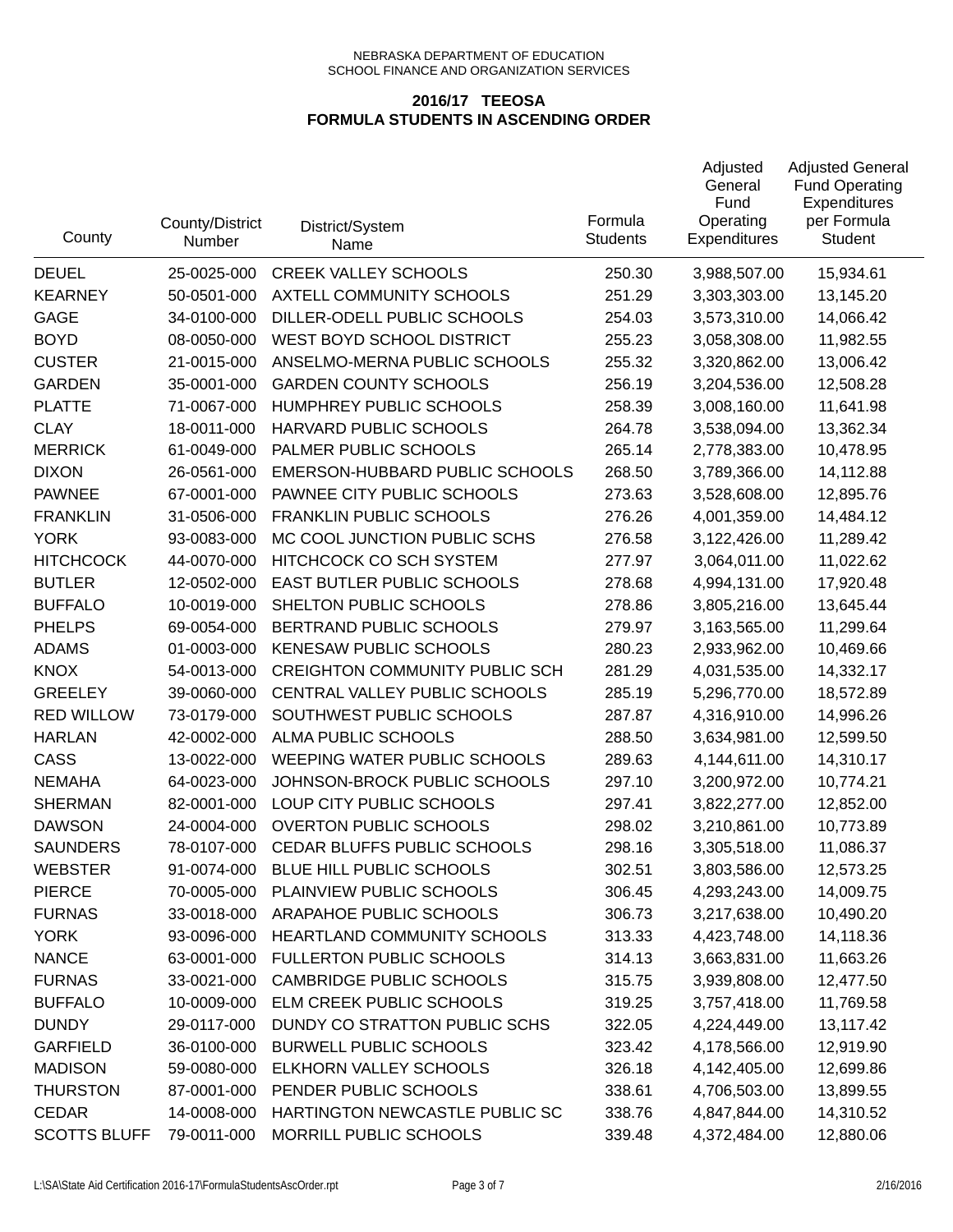| County            | County/District<br>Number | District/System<br>Name               | Formula<br><b>Students</b> | Adjusted<br>General<br>Fund<br>Operating<br><b>Expenditures</b> | <b>Adjusted General</b><br><b>Fund Operating</b><br>Expenditures<br>per Formula<br><b>Student</b> |
|-------------------|---------------------------|---------------------------------------|----------------------------|-----------------------------------------------------------------|---------------------------------------------------------------------------------------------------|
| <b>KNOX</b>       | 54-0096-000               | <b>CROFTON COMMUNITY SCHOOLS</b>      | 339.87                     | 4,126,976.00                                                    | 12,142.90                                                                                         |
| <b>LINCOLN</b>    | 56-0055-000               | SUTHERLAND PUBLIC SCHOOLS             | 348.83                     | 4,381,108.00                                                    | 12,559.49                                                                                         |
| <b>POLK</b>       | 72-0032-000               | SHELBY - RISING CITY PUBLIC SC        | 349.67                     | 5,037,525.00                                                    | 14,406.56                                                                                         |
| <b>THURSTON</b>   | 87-0013-000               | <b>WALTHILL PUBLIC SCHOOLS</b>        | 350.39                     | 3,967,282.00                                                    | 11,322.55                                                                                         |
| <b>RICHARDSON</b> | 74-0070-000               | HUMBOLDT TABLE ROCK STEINAUER         | 350.61                     | 5,276,081.00                                                    | 15,048.33                                                                                         |
| <b>POLK</b>       | 72-0015-000               | <b>CROSS COUNTY COMMUNITY SCHOOLS</b> | 350.78                     | 4,394,129.00                                                    | 12,526.58                                                                                         |
| <b>JEFFERSON</b>  | 48-0300-000               | TRI COUNTY PUBLIC SCHOOLS             | 351.89                     | 5,139,531.00                                                    | 14,605.68                                                                                         |
| <b>BUFFALO</b>    | 10-0119-000               | AMHERST PUBLIC SCHOOLS                | 365.51                     | 2,948,563.00                                                    | 8,066.96                                                                                          |
| <b>MORRILL</b>    | 62-0021-000               | <b>BAYARD PUBLIC SCHOOLS</b>          | 366.92                     | 4,761,124.00                                                    | 12,975.86                                                                                         |
| <b>ANTELOPE</b>   | 02-0009-000               | NELIGH-OAKDALE SCHOOLS                | 371.58                     | 4,478,733.00                                                    | 12,053.15                                                                                         |
| <b>GAGE</b>       | 34-0001-000               | SOUTHERN SCHOOL DIST 1                | 376.45                     | 4,715,281.00                                                    | 12,525.68                                                                                         |
| <b>HOLT</b>       | 45-0239-000               | WEST HOLT PUBLIC SCHOOLS              | 380.98                     | 4,818,303.00                                                    | 12,647.05                                                                                         |
| <b>PERKINS</b>    | 68-0020-000               | PERKINS COUNTY SCHOOLS                | 386.02                     | 5,669,336.00                                                    | 14,686.58                                                                                         |
| <b>BOX BUTTE</b>  | 07-0010-000               | HEMINGFORD PUBLIC SCHOOLS             | 387.11                     | 5,127,485.00                                                    | 13,245.52                                                                                         |
| <b>DAKOTA</b>     | 22-0031-000               | HOMER COMMUNITY SCHOOLS               | 391.37                     | 4,645,069.00                                                    | 11,868.83                                                                                         |
| <b>CLAY</b>       | 18-0002-000               | <b>SUTTON PUBLIC SCHOOLS</b>          | 394.14                     | 4,453,446.00                                                    | 11,299.21                                                                                         |
| <b>MADISON</b>    | 59-0005-000               | BATTLE CREEK PUBLIC SCHOOLS           | 397.97                     | 4,968,228.00                                                    | 12,483.88                                                                                         |
| <b>THAYER</b>     | 85-0070-000               | THAYER CENTRAL COMMUNITY SCHS         | 398.23                     | 5,085,501.00                                                    | 12,770.25                                                                                         |
| <b>GAGE</b>       | 34-0034-000               | FREEMAN PUBLIC SCHOOLS                | 399.56                     | 4,654,208.00                                                    | 11,648.25                                                                                         |
| <b>BURT</b>       | 11-0014-000               | OAKLAND CRAIG PUBLIC SCHOOLS          | 402.84                     | 4,519,150.00                                                    | 11,218.18                                                                                         |
| <b>SEWARD</b>     | 80-0567-000               | CENTENNIAL PUBLIC SCHOOLS             | 404.93                     | 6,023,342.00                                                    | 14,875.19                                                                                         |
| <b>NUCKOLLS</b>   | 65-0011-000               | SUPERIOR PUBLIC SCHOOLS               | 406.51                     | 4,852,726.00                                                    | 11,937.41                                                                                         |
| CASS              | 13-0097-000               | ELMWOOD-MURDOCK PUBLIC SCHOOLS        | 410.29                     | 4,366,286.00                                                    | 10,641.95                                                                                         |
| <b>WAYNE</b>      | 90-0560-000               | <b>WAKEFIELD PUBLIC SCHOOLS</b>       | 410.94                     | 4,919,722.00                                                    | 11,971.76                                                                                         |
| <b>CEDAR</b>      | 14-0054-000               | LAUREL-CONCORD-COLERIDGE SCHOO        | 422.08                     | 6,025,445.00                                                    | 14,275.48                                                                                         |
| <b>ANTELOPE</b>   | 02-2001-000               | NEBRASKA UNIFIED DISTRICT 1           | 423.16                     | 5,510,903.00                                                    | 13,023.07                                                                                         |
| <b>STANTON</b>    | 84-0003-000               | <b>STANTON COMMUNITY SCHOOLS</b>      | 424.91                     | 4,575,091.00                                                    | 10,767.26                                                                                         |
| <b>FURNAS</b>     | 33-0540-000               | SOUTHERN VALLEY SCHOOLS               | 426.78                     | 5,640,572.00                                                    | 13,216.44                                                                                         |
| <b>BUFFALO</b>    | 10-0069-000               | RAVENNA PUBLIC SCHOOLS                | 430.76                     | 4,998,437.00                                                    | 11,603.71                                                                                         |
| <b>DIXON</b>      | 26-0001-000               | PONCA PUBLIC SCHOOLS                  | 439.38                     | 4,793,729.00                                                    | 10,910.31                                                                                         |
| <b>OTOE</b>       | 66-0501-000               | PALMYRA DISTRICT OR 1                 | 439.90                     | 4,557,762.00                                                    | 10,360.99                                                                                         |
| <b>SAUNDERS</b>   | 78-0009-000               | YUTAN PUBLIC SCHOOLS                  | 446.24                     | 4,770,175.00                                                    | 10,689.59                                                                                         |
| <b>BROWN</b>      | 09-0010-000               | AINSWORTH COMMUNITY SCHOOLS           | 447.95                     | 5,850,413.00                                                    | 13,060.29                                                                                         |
| <b>HOWARD</b>     | 47-0100-000               | CENTURA PUBLIC SCHOOLS                | 449.66                     | 5,122,669.00                                                    | 11,392.40                                                                                         |
| <b>CUMING</b>     | 20-0030-000               | WISNER-PILGER PUBLIC SCHOOLS          | 455.27                     | 6,202,815.00                                                    | 13,624.44                                                                                         |
| <b>THURSTON</b>   | 87-0016-000               | UMO N HO N NATION PUBLIC SCHS         | 455.67                     | 528,299.00                                                      | 1,159.39                                                                                          |
| <b>NANCE</b>      | 63-0030-000               | TWIN RIVER PUBLIC SCHOOLS             | 456.71                     | 5,576,038.00                                                    | 12,209.03                                                                                         |
| <b>HALL</b>       | 40-0126-000               | DONIPHAN-TRUMBULL PUBLIC SCHS         | 465.48                     | 5,479,251.00                                                    | 11,771.25                                                                                         |
| <b>KIMBALL</b>    | 53-0001-000               | KIMBALL PUBLIC SCHOOLS                | 471.72                     | 5,428,554.00                                                    | 11,508.05                                                                                         |
| <b>MORRILL</b>    | 62-0063-000               | <b>BRIDGEPORT PUBLIC SCHOOLS</b>      | 474.42                     | 6,487,612.00                                                    | 13,674.71                                                                                         |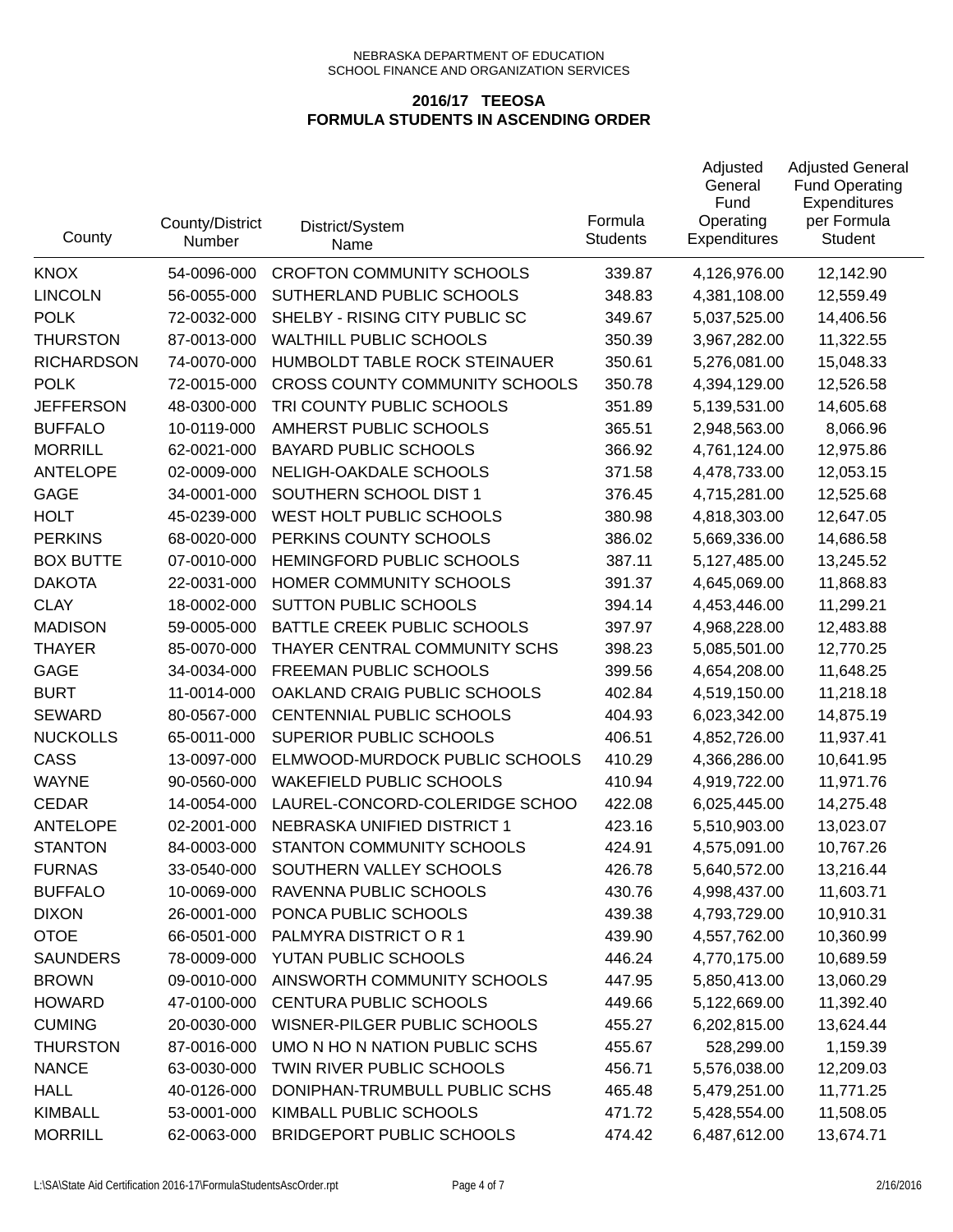| County              | County/District<br>Number | District/System<br>Name             | Formula<br><b>Students</b> | Adjusted<br>General<br>Fund<br>Operating<br><b>Expenditures</b> | <b>Adjusted General</b><br><b>Fund Operating</b><br>Expenditures<br>per Formula<br><b>Student</b> |
|---------------------|---------------------------|-------------------------------------|----------------------------|-----------------------------------------------------------------|---------------------------------------------------------------------------------------------------|
| <b>MADISON</b>      | 59-0001-000               | <b>MADISON PUBLIC SCHOOLS</b>       | 485.67                     | 5,014,068.00                                                    | 10,324.09                                                                                         |
| <b>FILLMORE</b>     | 30-0025-000               | FILLMORE CENTRAL PUBLIC SCHS        | 505.24                     | 5,578,025.00                                                    | 11,040.37                                                                                         |
| <b>JOHNSON</b>      | 49-0050-000               | JOHNSON CO CENTRAL PUBLIC SCHS      | 509.40                     | 5,560,015.00                                                    | 10,914.80                                                                                         |
| <b>LINCOLN</b>      | 56-0037-000               | HERSHEY PUBLIC SCHOOLS              | 510.00                     | 5,736,575.00                                                    | 11,248.24                                                                                         |
| <b>BURT</b>         | 11-0001-000               | TEKAMAH-HERMAN COMMUNITY SCHS       | 518.33                     | 5,974,319.00                                                    | 11,526.14                                                                                         |
| <b>LANCASTER</b>    | 55-0148-000               | MALCOLM PUBLIC SCHOOLS              | 522.40                     | 5,179,025.00                                                    | 9,913.95                                                                                          |
| <b>HALL</b>         | 40-0083-000               | WOOD RIVER RURAL SCHOOLS            | 535.76                     | 5,807,273.00                                                    | 10,839.33                                                                                         |
| <b>BOONE</b>        | 06-0001-000               | <b>BOONE CENTRAL SCHOOLS</b>        | 537.42                     | 7,728,078.00                                                    | 14,379.85                                                                                         |
| <b>THURSTON</b>     | 87-0017-000               | <b>WINNEBAGO PUBLIC SCHOOLS</b>     | 541.80                     | 5,134,713.00                                                    | 9,477.22                                                                                          |
| <b>SALINE</b>       | 76-0082-000               | WILBER-CLATONIA PUBLIC SCHOOLS      | 548.42                     | 5,461,109.00                                                    | 9,957.81                                                                                          |
| <b>DODGE</b>        | 27-0594-000               | <b>LOGAN VIEW PUBLIC SCHOOLS</b>    | 548.57                     | 5,671,386.00                                                    | 10,338.54                                                                                         |
| <b>BUFFALO</b>      | 10-0002-000               | <b>GIBBON PUBLIC SCHOOLS</b>        | 562.84                     | 5,621,858.00                                                    | 9,988.37                                                                                          |
| VALLEY              | 88-0005-000               | ORD PUBLIC SCHOOLS                  | 572.52                     | 5,738,988.00                                                    | 10,024.15                                                                                         |
| CASS                | 13-0032-000               | LOUISVILLE PUBLIC SCHOOLS           | 580.74                     | 5,662,421.00                                                    | 9,750.33                                                                                          |
| <b>DODGE</b>        | 27-0595-000               | NORTH BEND CENTRAL PUBLIC SCHS      | 581.15                     | 6,738,350.00                                                    | 11,594.77                                                                                         |
| <b>SHERIDAN</b>     | 81-0010-000               | <b>GORDON-RUSHVILLE PUBLIC SCHS</b> | 600.41                     | 9,258,546.00                                                    | 15,420.34                                                                                         |
| <b>CHERRY</b>       | 16-0006-000               | VALENTINE COMMUNITY SCHOOLS         | 604.08                     | 8,424,984.00                                                    | 13,946.86                                                                                         |
| <b>LANCASTER</b>    | 55-0161-000               | RAYMOND CENTRAL PUBLIC SCHOOLS      | 605.47                     | 6,201,477.00                                                    | 10,242.40                                                                                         |
| <b>WASHINGTON</b>   | 89-0024-000               | ARLINGTON PUBLIC SCHOOLS            | 613.16                     | 6,323,434.00                                                    | 10,312.86                                                                                         |
| <b>BUTLER</b>       | 12-0056-000               | DAVID CITY PUBLIC SCHOOLS           | 613.86                     | 7,872,404.00                                                    | 12,824.33                                                                                         |
| <b>CHASE</b>        | 15-0010-000               | <b>CHASE COUNTY SCHOOLS</b>         | 619.59                     | 6,677,527.00                                                    | 10,777.29                                                                                         |
| CASS                | 13-0056-000               | CONESTOGA PUBLIC SCHOOLS            | 625.43                     | 6,890,504.00                                                    | 11,017.23                                                                                         |
| <b>WASHINGTON</b>   | 89-0003-000               | FORT CALHOUN COMMUNITY SCHS         | 625.48                     | 6,224,799.00                                                    | 9,951.97                                                                                          |
| <b>PIERCE</b>       | 70-0002-000               | PIERCE PUBLIC SCHOOLS               | 626.93                     | 7,108,313.00                                                    | 11,338.24                                                                                         |
| <b>NUCKOLLS</b>     | 65-2005-000               | SOUTH CENTRAL NEBRASKA UNIFIED      | 635.16                     | 8,171,795.00                                                    | 12,865.69                                                                                         |
| <b>SCOTTS BLUFF</b> | 79-0031-000               | MITCHELL PUBLIC SCHOOLS             | 639.81                     | 6,442,452.00                                                    | 10,069.29                                                                                         |
| <b>MERRICK</b>      | 61-0004-000               | CENTRAL CITY PUBLIC SCHOOLS         | 642.55                     | 7,796,063.00                                                    | 12,133.08                                                                                         |
| <b>HOWARD</b>       | 47-0001-000               | ST PAUL PUBLIC SCHOOLS              | 659.20                     | 7,094,551.00                                                    | 10,762.40                                                                                         |
| <b>SEWARD</b>       | 80-0005-000               | MILFORD PUBLIC SCHOOLS              | 685.15                     | 6,809,666.00                                                    | 9,938.94                                                                                          |
| <b>OTOE</b>         | 66-0027-000               | SYRACUSE-DUNBAR-AVOCA SCHOOLS       | 718.19                     | 7,020,377.00                                                    | 9,775.07                                                                                          |
| <b>HOLT</b>         | 45-0007-000               | O'NEILL PUBLIC SCHOOLS              | 729.46                     | 8,647,321.00                                                    | 11,854.44                                                                                         |
| <b>CUMING</b>       | 20-0001-000               | WEST POINT PUBLIC SCHOOLS           | 735.47                     | 9,117,413.00                                                    | 12,396.71                                                                                         |
| <b>CUSTER</b>       | 21-0025-000               | <b>BROKEN BOW PUBLIC SCHOOLS</b>    | 751.39                     | 9,505,387.00                                                    | 12,650.48                                                                                         |
| <b>KEARNEY</b>      | 50-0503-000               | MINDEN PUBLIC SCHOOLS               | 780.82                     | 8,765,004.00                                                    | 11,225.39                                                                                         |
| <b>NEMAHA</b>       | 64-0029-000               | <b>AUBURN PUBLIC SCHOOLS</b>        | 792.66                     | 8,785,939.00                                                    | 11,084.19                                                                                         |
| <b>RICHARDSON</b>   | 74-0056-000               | <b>FALLS CITY PUBLIC SCHOOLS</b>    | 810.74                     | 8,341,149.00                                                    | 10,288.27                                                                                         |
| <b>DOUGLAS</b>      | 28-0015-000               | DOUGLAS CO WEST COMMUNITY SCHS      | 823.19                     | 8,350,761.00                                                    | 10,144.42                                                                                         |
| <b>PLATTE</b>       | 71-0005-000               | LAKEVIEW COMMUNITY SCHOOLS          | 824.33                     | 8,277,331.00                                                    | 10,041.25                                                                                         |
| <b>JEFFERSON</b>    | 48-0008-000               | <b>FAIRBURY PUBLIC SCHOOLS</b>      | 824.38                     | 9,118,792.00                                                    | 11,061.43                                                                                         |
| <b>KEITH</b>        | 51-0001-000               | OGALLALA PUBLIC SCHOOLS             | 824.42                     | 8,534,933.00                                                    | 10,352.65                                                                                         |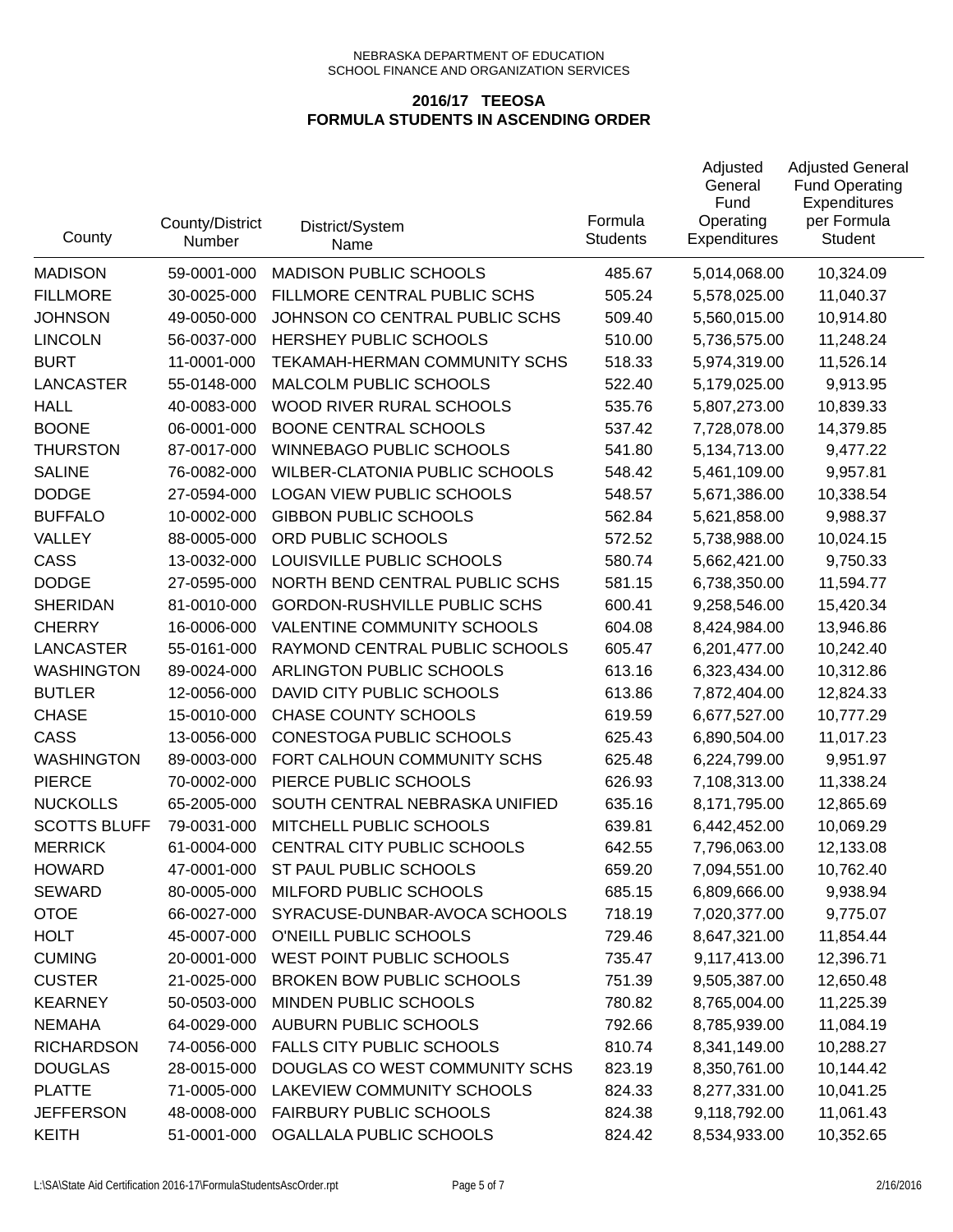| County              | County/District<br>Number | District/System<br>Name            | Formula<br><b>Students</b> | Adjusted<br>General<br>Fund<br>Operating<br>Expenditures | <b>Adjusted General</b><br><b>Fund Operating</b><br>Expenditures<br>per Formula<br><b>Student</b> |
|---------------------|---------------------------|------------------------------------|----------------------------|----------------------------------------------------------|---------------------------------------------------------------------------------------------------|
| <b>DAWES</b>        | 23-0002-000               | <b>CHADRON PUBLIC SCHOOLS</b>      | 831.57                     | 9,229,777.00                                             | 11,099.25                                                                                         |
| <b>SAUNDERS</b>     | 78-0001-000               | ASHLAND-GREENWOOD PUBLIC SCHS      | 834.15                     | 7,871,651.00                                             | 9,436.68                                                                                          |
| <b>ADAMS</b>        | 01-0090-000               | ADAMS CENTRAL PUBLIC SCHOOLS       | 866.95                     | 10,091,822.00                                            | 11,640.61                                                                                         |
| <b>WAYNE</b>        | 90-0017-000               | <b>WAYNE COMMUNITY SCHOOLS</b>     | 871.04                     | 8,682,733.00                                             | 9,968.20                                                                                          |
| <b>DAWSON</b>       | 24-0011-000               | <b>COZAD COMMUNITY SCHOOLS</b>     | 918.54                     | 9,308,231.00                                             | 10,133.73                                                                                         |
| <b>DAWSON</b>       | 24-0020-000               | <b>GOTHENBURG PUBLIC SCHOOLS</b>   | 936.13                     | 9,312,015.00                                             | 9,947.37                                                                                          |
| <b>SAUNDERS</b>     | 78-0039-000               | <b>WAHOO PUBLIC SCHOOLS</b>        | 980.74                     | 8,719,790.00                                             | 8,891.01                                                                                          |
| <b>SARPY</b>        | 77-0046-000               | SPRINGFIELD PLATTEVIEW COMMUNI     | 1,094.37                   | 11,714,378.00                                            | 10,704.26                                                                                         |
| <b>PHELPS</b>       | 69-0044-000               | HOLDREGE PUBLIC SCHOOLS            | 1,107.31                   | 10,491,311.00                                            | 9,474.58                                                                                          |
| <b>HAMILTON</b>     | 41-0504-000               | <b>AURORA PUBLIC SCHOOLS</b>       | 1,223.70                   | 12,527,729.00                                            | 10,237.56                                                                                         |
| <b>YORK</b>         | 93-0012-000               | YORK PUBLIC SCHOOLS                | 1,242.55                   | 12,138,497.00                                            | 9,769.04                                                                                          |
| <b>CHEYENNE</b>     | 17-0001-000               | SIDNEY PUBLIC SCHOOLS              | 1,354.22                   | 12,507,362.00                                            | 9,235.86                                                                                          |
| <b>RED WILLOW</b>   | 73-0017-000               | MC COOK PUBLIC SCHOOLS             | 1,360.40                   | 12,237,315.00                                            | 8,995.36                                                                                          |
| <b>SEWARD</b>       | 80-0009-000               | SEWARD PUBLIC SCHOOLS              | 1,360.54                   | 13,292,342.00                                            | 9,769.93                                                                                          |
| <b>OTOE</b>         | 66-0111-000               | NEBRASKA CITY PUBLIC SCHOOLS       | 1,388.56                   | 12,155,011.00                                            | 8,753.68                                                                                          |
| <b>HALL</b>         | 40-0082-000               | NORTHWEST PUBLIC SCHOOLS           | 1,400.32                   | 12,380,644.00                                            | 8,841.29                                                                                          |
| <b>BOX BUTTE</b>    | 07-0006-000               | ALLIANCE PUBLIC SCHOOLS            | 1,437.71                   | 12,464,417.00                                            | 8,669.61                                                                                          |
| CASS                | 13-0001-000               | PLATTSMOUTH COMMUNITY SCHOOLS      | 1,556.28                   | 15,004,571.00                                            | 9,641.28                                                                                          |
| <b>SALINE</b>       | 76-0002-000               | <b>CRETE PUBLIC SCHOOLS</b>        | 1,685.97                   | 14,599,731.00                                            | 8,659.55                                                                                          |
| <b>COLFAX</b>       | 19-0123-000               | SCHUYLER COMMUNITY SCHOOLS         | 1,856.63                   | 15,008,445.00                                            | 8,083.72                                                                                          |
| <b>SCOTTS BLUFF</b> | 79-0016-000               | <b>GERING PUBLIC SCHOOLS</b>       | 1,940.23                   | 17,077,190.00                                            | 8,801.63                                                                                          |
| <b>GAGE</b>         | 34-0015-000               | BEATRICE PUBLIC SCHOOLS            | 1,951.70                   | 17,493,073.00                                            | 8,962.99                                                                                          |
| <b>LANCASTER</b>    | 55-0145-000               | <b>WAVERLY SCHOOL DISTRICT 145</b> | 1,957.60                   | 15,958,606.00                                            | 8,152.13                                                                                          |
| <b>DOUGLAS</b>      | 28-0059-000               | BENNINGTON PUBLIC SCHOOLS          | 2,065.48                   | 14,963,651.00                                            | 7,244.62                                                                                          |
| <b>LANCASTER</b>    | 55-0160-000               | NORRIS SCHOOL DIST 160             | 2,182.61                   | 18,309,265.00                                            | 8,388.69                                                                                          |
| <b>WASHINGTON</b>   | 89-0001-000               | <b>BLAIR COMMUNITY SCHOOLS</b>     | 2,277.10                   | 19,163,791.00                                            | 8,415.86                                                                                          |
| <b>DAWSON</b>       | 24-0001-000               | LEXINGTON PUBLIC SCHOOLS           | 2,713.57                   | 24,050,212.00                                            | 8,862.93                                                                                          |
| <b>SCOTTS BLUFF</b> | 79-0032-000               | SCOTTSBLUFF PUBLIC SCHOOLS         | 3,193.09                   | 26,345,088.00                                            | 8,250.65                                                                                          |
| <b>DOUGLAS</b>      | 28-0054-000               | RALSTON PUBLIC SCHOOLS             | 3,227.96                   | 25,726,318.00                                            | 7,969.84                                                                                          |
| <b>ADAMS</b>        | 01-0018-000               | HASTINGS PUBLIC SCHOOLS            | 3,447.99                   | 25,995,955.00                                            | 7,539.45                                                                                          |
| <b>PLATTE</b>       | 71-0001-000               | <b>COLUMBUS PUBLIC SCHOOLS</b>     | 3,655.85                   | 29,374,010.00                                            | 8,034.79                                                                                          |
| <b>DAKOTA</b>       | 22-0011-000               | SO SIOUX CITY COMMUNITY SCHS       | 3,806.19                   | 32,608,242.00                                            | 8,567.16                                                                                          |
| <b>MADISON</b>      | 59-0002-000               | NORFOLK PUBLIC SCHOOLS             | 4,082.11                   | 33,222,112.00                                            | 8,138.47                                                                                          |
| <b>SARPY</b>        | 77-0037-000               | <b>GRETNA PUBLIC SCHOOLS</b>       | 4,140.94                   | 30,927,446.00                                            | 7,468.69                                                                                          |
| <b>LINCOLN</b>      | 56-0001-000               | NORTH PLATTE PUBLIC SCHOOLS        | 4,157.78                   | 33,084,268.00                                            | 7,957.20                                                                                          |
| <b>DODGE</b>        | 27-0001-000               | FREMONT PUBLIC SCHOOLS             | 4,461.06                   | 34,542,663.00                                            | 7,743.15                                                                                          |
| <b>BUFFALO</b>      | 10-0007-000               | <b>KEARNEY PUBLIC SCHOOLS</b>      | 5,323.14                   | 44,669,041.00                                            | 8,391.49                                                                                          |
| <b>DOUGLAS</b>      | 28-0066-000               | <b>WESTSIDE COMMUNITY SCHOOLS</b>  | 5,972.62                   | 59,376,198.00                                            | 9,941.41                                                                                          |
| <b>DOUGLAS</b>      | 28-0010-000               | ELKHORN PUBLIC SCHOOLS             | 7,844.75                   | 62,389,102.00                                            | 7,952.97                                                                                          |
| <b>HALL</b>         | 40-0002-000               | <b>GRAND ISLAND PUBLIC SCHOOLS</b> | 9,168.00                   | 67,385,506.00                                            | 7,350.08                                                                                          |